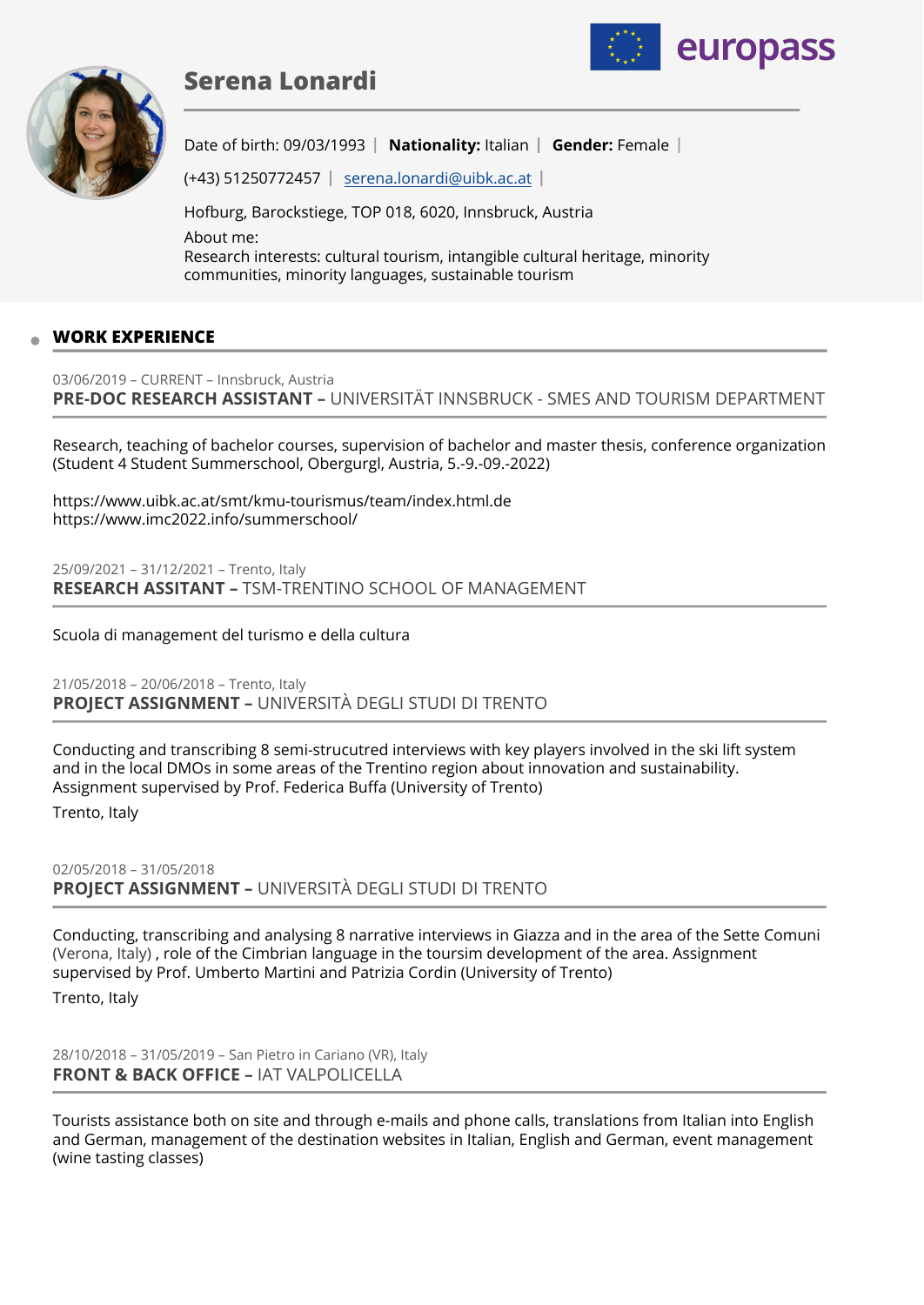# **EDUCATION AND TRAINING**

01/10/2018 – CURRENT **PHD MANAGEMENT - DP TOURISM AND LEISURE IN MOUNTAIN REGIONS –** Universität Innsbruck

**Field(s) of study**

Management ◦

**Thesis:** Tourism experiences and minority languages

01/09/2017 – 15/12/2017 – Kamloops, BC, Canada **THESIS RESEARCH –** Thompson Rivers University

Thesis entitled 'Educating the tourist through language preservation: the case of Quaaout Lodge and Nk'Mip Cellars' Mixed methodology: 12 semi-structured interviews and content analysis of TripAdvisor reviews

09/2015 – 03/2018 – Trento, Italy **MASTER - LINGUISTIC MEDIATION FOR TOURISM AND CULTURE –** Università degli Studi di Trento

09/2014 – 07/2015 – Regensburg, Germany **ERASMUS –** Universität Regensburg

09/2012 – 12/2015 – Trento, Italy **BACHELOR - APPLIED LINGUISTICS –** Università degli Studi di Trento

#### **LANGUAGE SKILLS**  $\mathfrak{m}$

Mother tongue(s): **ITALIAN**

Other language(s):

|                | <b>UNDERSTANDING</b> |         | <b>SPEAKING</b>      |                       | <b>WRITING</b> |
|----------------|----------------------|---------|----------------------|-----------------------|----------------|
|                | Listening            | Reading | Spoken<br>production | Spoken<br>interaction |                |
| <b>ENGLISH</b> | C <sub>2</sub>       | C2      | C <sub>2</sub>       | C2                    | C <sub>2</sub> |
| <b>GERMAN</b>  | C1                   | C1      | C1                   | C1                    | C1             |
| <b>SPANISH</b> | B <sub>1</sub>       | B1      | B <sub>1</sub>       | B1                    | B1             |

*Levels: A1 and A2: Basic user; B1 and B2: Independent user; C1 and C2: Proficient user*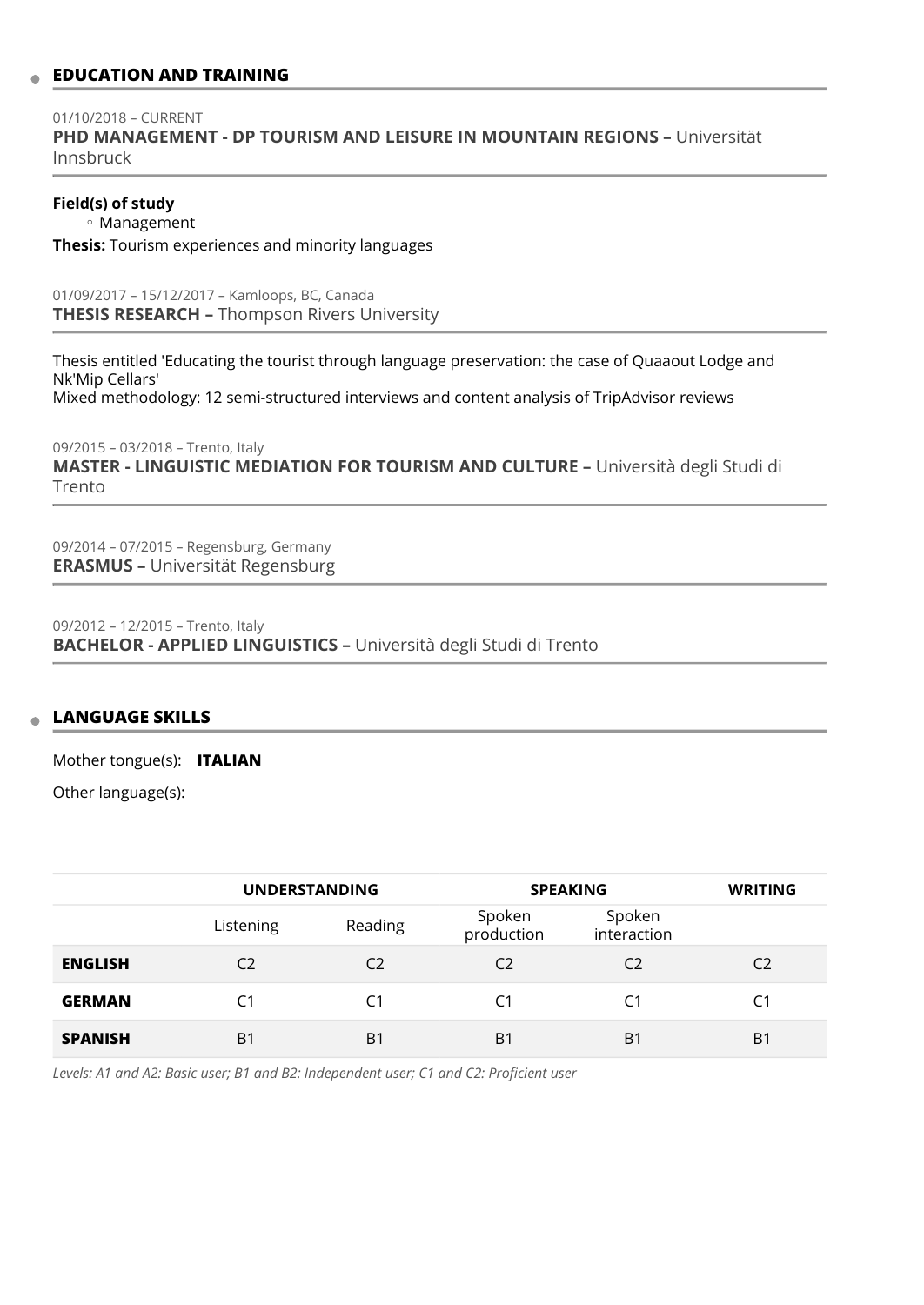### **PUBLICATIONS**

#### **Book chapters**

Lonardi, S.; Martini, U., Hull, J. S. (2021): Positive impacts of sustainable tourism: Preservation of historical languages and practices. In: Giudici, E.; Della Lucia, M.; Pettinao, D.: *Shaping a humanistic perspective for the tourism industry*. Routledge Publisher.

Martini, U.; Buffa, F.; Lonardi, S. (2019): The Challenges of Sustainability in the Management of Ski Resorts: The Experience of the Dolomites. In: Pröbstl-Haider, U.; Richins, H.; Türk, S.: *Winter Tourism: Trends and Challenges*. Wallingford [u.a.]: CAB International Publishing (= CABI series in tourism management research), 324 - 338. ISBN 978-1-78639-520-7.

# **Research Note**

Lonardi, S., Martini, U., & Hull, J. S. (2020): Minority languages as sustainable tourism resources: From Indigenous groups in British Columbia (Canada) to Cimbrian people in Giazza (Italy). *Annals of Tourism Research*, 102859.

#### **Full papers**

Lonardi, S., & Unterpertinger, Y. (2022). The Relevance of Intangible Cultural Heritage and Traditional Languages for the Tourism Experience: The Case of Ladin in South Tyrol. *Sustainability*, *14*(5), 2729.

Lonardi, S. (2021). Minority languages and tourism: a literature review. *Journal of Heritage Tourism*, 1-15.

#### **CONFERENCES AND SEMINARS**

#### **Conferences**

Lonardi, S. (2021). From destination attractiveness to language preservation: The Cimbrian community of Luserna (Italy). ATLAS Annual Conference, Online, 7.-10.-09.-2021.

Lonardi, S. (2021). Minority languages and tourism: the example of Luserna / Lusérn (Trento, Italy). *Sinergia SIMA Management Conference 2021*, Online, 09.-11.06.2021.

Lonardi, S. (2020). Sustainable tourism and intangible cultural heritage: The Cimbria language in Luserna/ Lusérn and Giazza, Italy. *WIT Transactions on Ecology and the Environment*, 248, 51-63.

Lonardi, S.; Martini, U.; Hull, J., S.; Cordin, P. (2019). Can tourism help preserve minority languages? A study on Cimbrian in Giazza. *Langue et Territoire 4 / Language and Territory 4*, Trento, 28.06.2019.

Lonardi, S.; Martini, U.; Buffa, F. (2019). The challenges of sustainability in the management of ski offer. The Dolomites. *Tourism Naturally Conference*, Buxton, 04.06.2019.

Lonardi, S. (2018). Educating the tourist through language preservation: the case of Quaaout Lodge and Nk'Mip Resort in BC. *Tourism Naturally Conference*, 16-18/05/2018, Zell am See (Kaprun, Austria)